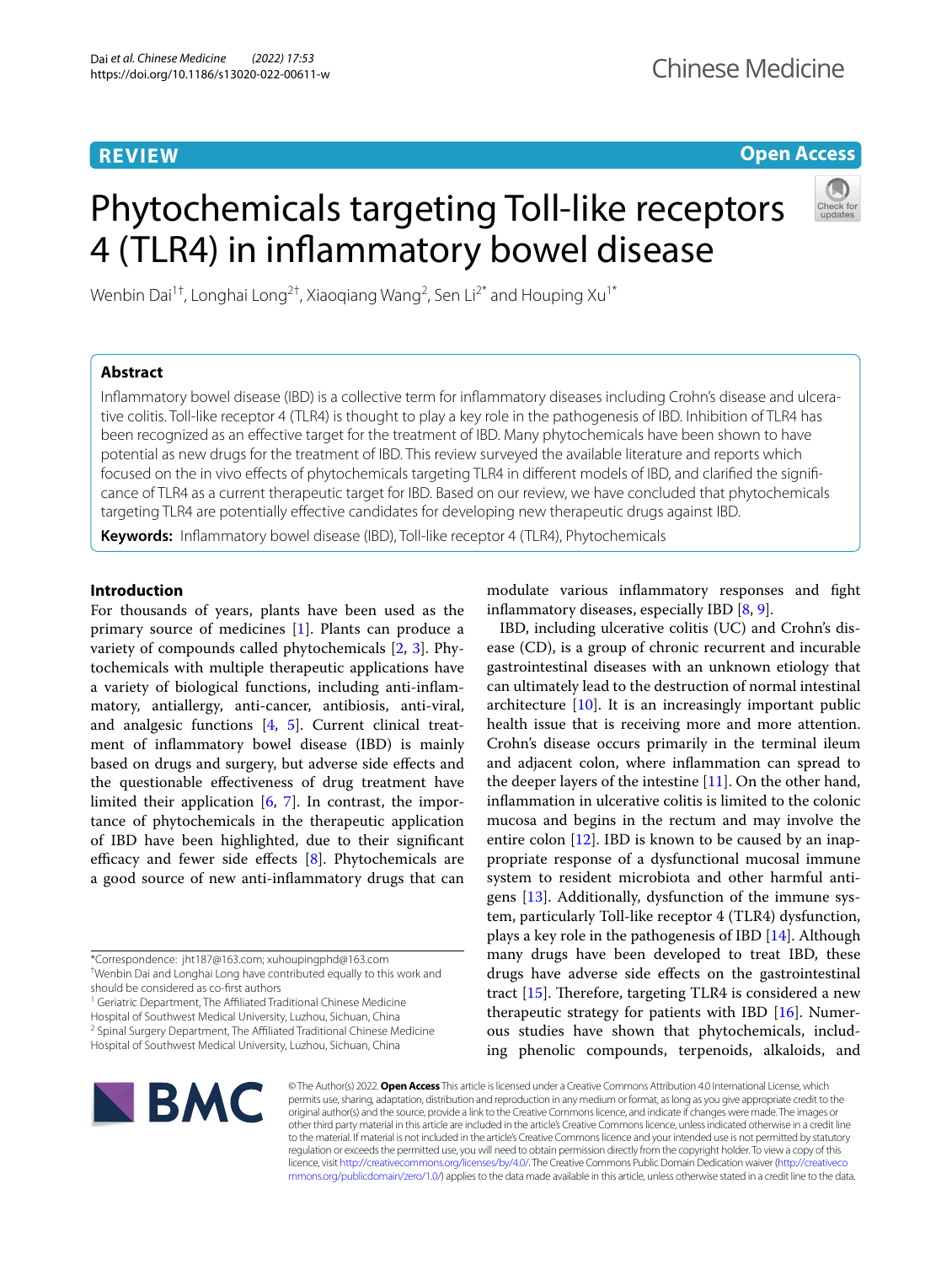organosulfur compounds, can act as therapeutic agents and exert protective and therapeutic efects on IBD [\[17](#page-7-16)]. In particular, some phytochemicals are being studied as antagonists of TLR4 [\[18](#page-7-17)]. Considering the advantages of phytochemicals, and their fewer side efects, phytochemicals targeting TLR4 represent a potentially good source of new drugs for the treatment of IBD  $[14]$  $[14]$ . The study of the role of phytochemicals targeting TLR4 in IBD contributes to providing a frm theoretical basis for the development of drugs for the treatment of IBD. In the process of researching articles, we found that most studies to date have been based on animal models and cell experiments. Thus, further extensive clinical studies focusing on the efficacy of phytochemicals against IBD via TLR4 should be conducted.

For this review, we searched for relevant articles published between 2011 and December 2021 in PubMed/ Medline, using diferent combinations of key terms including "TLR4", "infammatory bowel disease", "IBD", "colitis", "intestinal infammation", and "phytochemical". Articles in our search had to meet the following criteria: (a) the focus was on a natural phytochemical that afects IBD via TLR4, (b) pharmacological studies in vivo animal models, and (c) only English language articles; all papers that did not meet these criteria were excluded. It is important to note that some relevant articles may not have been included in this study because the search strategy we employed was not absolutely perfect.

#### **Toll‑like receptor**

As the most important pathogen pattern recognition molecules (PPRs), Toll-like receptors (TLRs) are responsible for the activation and association of innate and adaptive immune responses and play a key role in maintaining homeostasis in the gut.

TLRs detect a wide range of pathogen-associated molecular patterns (PAMPs), including Gram-negative and positive bacteria, viruses, nucleic acids, fagellin proteins, lipids, and damage-associated molecular patterns (DAMPs) [\[19,](#page-7-18) [20](#page-7-19)]. TLRs is a family of transmembrane receptors and 13 TLRs have been identifed in humans [[21\]](#page-7-20). TLRs contain extracellular leucine-rich repeat (LRR) motifs and cytoplasmic Toll/interleukin-1 receptor (TIR) homology domain. The TIR domain mediates interactions between TLRs and TIR-domain-containing adaptor proteins, leading to the biological specifcity of the TLR response [\[22](#page-7-21), [23](#page-7-22)]. Mammalian TLRs induce a variety of efector molecules, such as iNOS and antimicrobial peptides that can directly destroy microbial pathogens [[24\]](#page-7-23). TLRs are well expressed in diferent cells or tissues such as dendritic cells, natural killing, epithelium cells, and macrophages [[25\]](#page-7-24). When TLRs are activated, together with the contribution of the secreted proteins

myeloid diferentiation factor 2 (MD-2) and cluster of differentiation 14 (CD14), they stimulate downstream signal transduction procedures, such as inducing a variety of infammatory cytokines through transcription by mediating the phosphorylation of I $\kappa$ B to activate NF- $\kappa$ B [[13,](#page-7-12) [26](#page-7-25)]. This leads to the secretion of pro-inflammatory mediators, which directly afect the immune response [\[27](#page-7-26)]. Additionally, the expression of innate immune receptors plays a key role in the abnormal and enhanced infammatory response. As a result, the mutation and dysregulation of TLRs will lead to the over-generation of IBD [\[28\]](#page-7-27).

The association between dysregulation of the innate immune system and the emergence of several diseases, such as infammation, autoimmunity, and cancer has made it the focus of the development of many agents countering uncontrolled TLR-mediated signaling, as these receptors are primary regulators of the host's innate immunity [[29\]](#page-7-28). TLR antagonists have been mainly explored as structural analogs of agonists, which block agonistic action of TLR ligands through binding to the receptor and preventing the propagation of the down-stream inflammatory/autoimmune cascades [\[30](#page-7-29), [31](#page-7-30)]. TLR antagonists are currently in clinical trials for the treatment of septic shock and autoimmune diseases [\[32](#page-7-31)]. New evidence suggests that TLR agonists are a promising class of immunomodulatory agents that provide longterm protection against subsequent infectious challenges by enhanced innate immunity [[33,](#page-7-32) [34\]](#page-7-33). TLR agonists induce augmentation of cell recruitment, antimicrobial effector functions (i.e. respiratory burst, phagocytosis, production of proinfammatory cytokines and chemokines), attenuate infammation, bacterial clearance, and trigger cross-protection to infection with clinically related pathogens [\[35](#page-7-34)]. A number of TLR agonist and antagonist compounds have been designed recently which are able to target specifc innate immune receptors (Table [1\)](#page-2-0).

### **The role of TLR4 in IBD**

TLR4, widely expressed in various immune cells and epithelial/endothelial cells, is a key member of TLR family and a classical mediator of infammation and acts as a signaling molecule between innate and adaptive immunity, as well as between infammation and infection [[45](#page-7-35), [46\]](#page-7-36). TLR4 has been identifed as the primary pattern recognition receptor (PRR) as well as the canonical receptor for Gram-negative bacteria's lipopolysaccharide (LPS), and there is emerging evidence that supports that TLR4 is involved in homeostasis, apoptosis, intestinal infammation, and infammatory bowel disease [[47–](#page-7-37)[49\]](#page-8-0). TLR4 combined with LPS binding protein (LBP), CD14 and MD-2, acts as PRR for LPS of gram-negative bacteria (Fig. [1\)](#page-2-1) [\[28\]](#page-7-27). When LPS is identifed, LBP will transfer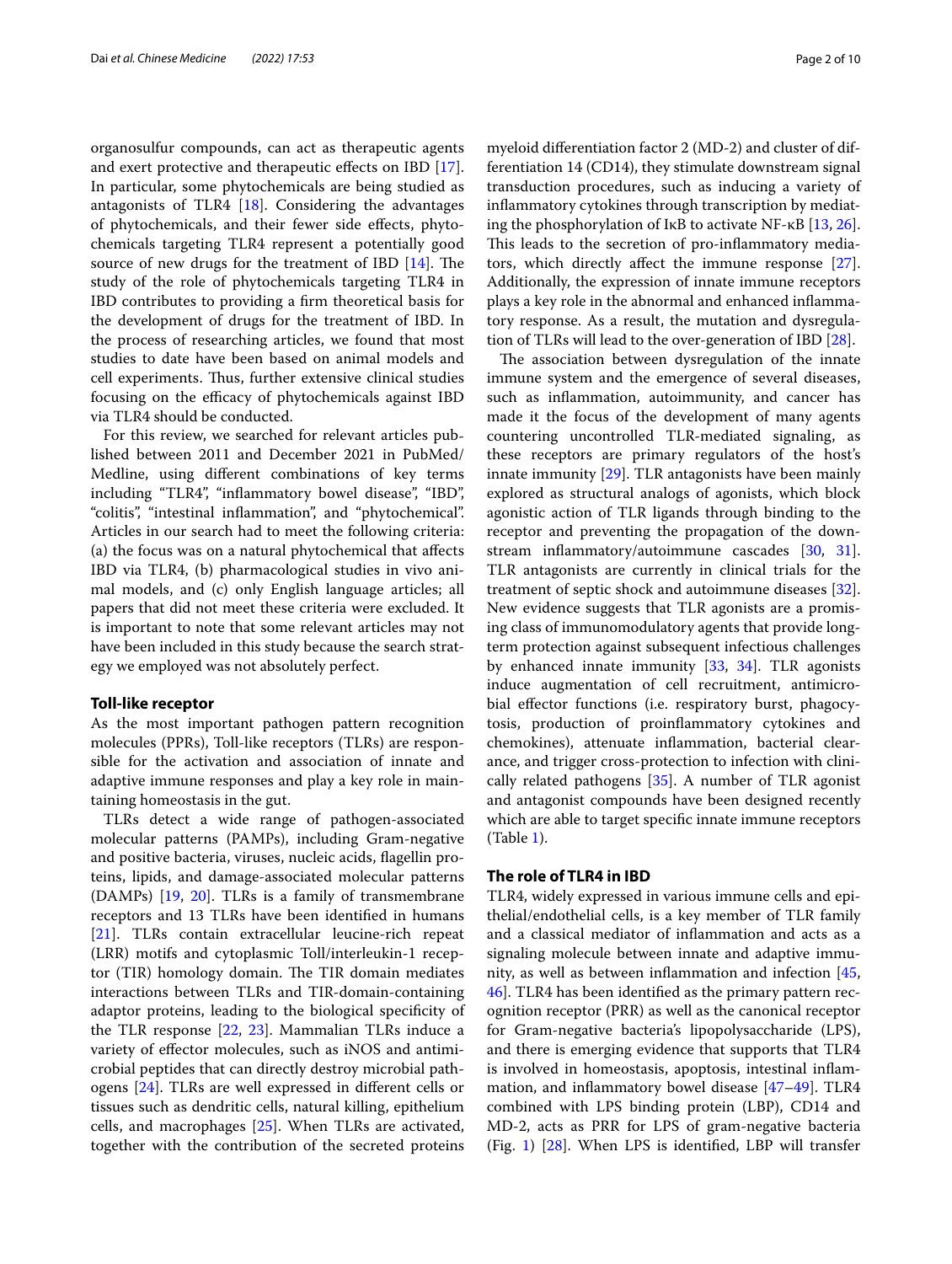<span id="page-2-0"></span>

|  | Table 1 Therapeutic applications of TLR agonists and antagonists |  |
|--|------------------------------------------------------------------|--|
|  |                                                                  |  |

| <b>Class</b>    | Drug        | <b>Explanation</b>                                                                                                                                                                                        | <b>References</b> |
|-----------------|-------------|-----------------------------------------------------------------------------------------------------------------------------------------------------------------------------------------------------------|-------------------|
| TLR2 agonist    | SMP-105     | It has been approved for the treatment of bladder cancer                                                                                                                                                  | [36]              |
| TLR3 agonist    | Poly-IC12U  | It is used in combination with vaccines for the treatment of ovarian, breast, colorectal, and brain tumors                                                                                                | $[37]$            |
| TLR4 antagonist | TAK-242     | It could enhance the sensitivity of cancer cells to doxorubicin and cisplatin, respectively                                                                                                               | [38]              |
| TLR4 agonist    | MPI A       | MPLA (monophosphoryl lipid A) is the only TLR4 agonist to be approved by the FDA for the use as a vac-<br>cine adjuvant in humans (Cervarix®, Fendrix®)                                                   | [39, 40]          |
| TLR2/4 agonist  | <b>BCG</b>  | BCG (bacillus Calmette–Guerin) has been approved by the FDA for intravesical treatment of bladder carci-<br>noma in situ and superficial bladder cancers                                                  | [41]              |
| TLR7 agonist    | Imiauimod   | Imiguimod is an FDA approved immune response modifier for the topical treatment of genital warts<br>caused by HPV and has also been proposed as a therapeutic adjunct for COVID-19 and related infections | [42, 43]          |
| TLR9 antagonist | <b>IROs</b> | IROs (immunoregulatory oligonucleotides) can be used to suppress autoimmune and inflammatory<br>diseases                                                                                                  | [44]              |



<span id="page-2-1"></span>LPS to cell surface CD14 and then bind to the TLR4/ MD-2 receptor complex [\[50](#page-8-1)]. Subsequently, TLR4 is activated by the formed LPS–LBP–CD14 complex, signaling through adaptor protein myeloid diferentiation 88 (MyD88) and serine kinase IL-1R-associated kinase 4 (IRAK4) and the adaptor protein TNF receptor-associated factor 6 (TRAF6). Then,  $NF-\kappa B$  and mitogenactivated protein kinase (MAPK) are activated by this pathway, leading to the transcription of proinfammatory cytokines, such as tumor necrosis factor (TNF)-α and IL-6, -8, and -12, and the initiation of IBD  $[51–53]$  $[51–53]$ .

Under normal conditions, normal or low expression of TLR4 in intestine controls infammation, but elevated TLR4 expression in the intestinal mucosa of patients with IBD leads to sustained secretion of infammatory cytokines and ultimately to the development of intestinal inflammation  $[54, 55]$  $[54, 55]$  $[54, 55]$  $[54, 55]$ . Therefore, the occurrence and development of IBD may be related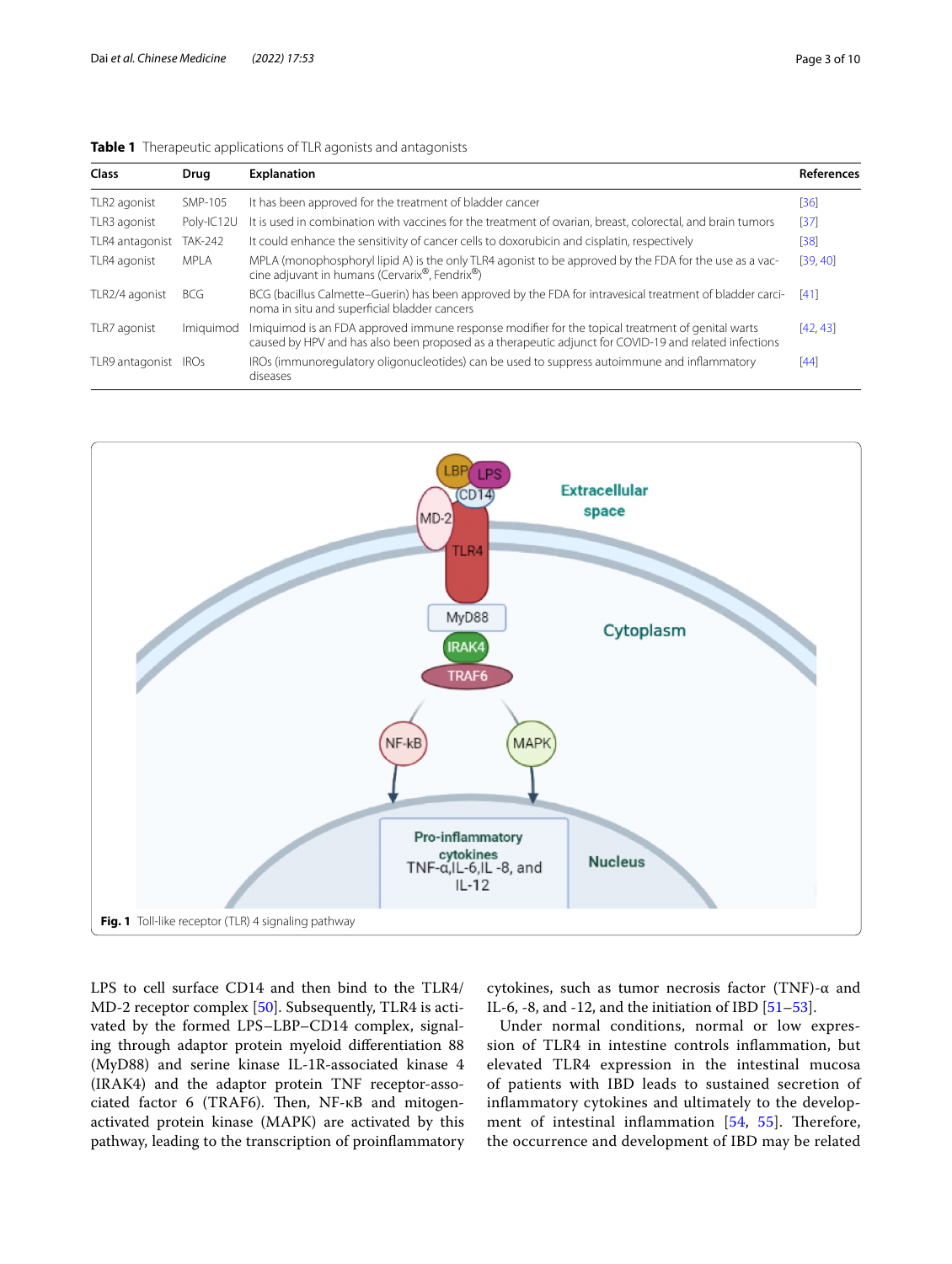## <span id="page-3-0"></span>**Table 2** Phytochemicals targeting TLR4 in infammatory bowel disease models

| Class of phytochemicals  Phytochemical name |                                           | Main source                                                               | Study model Dosage |                                        | References |
|---------------------------------------------|-------------------------------------------|---------------------------------------------------------------------------|--------------------|----------------------------------------|------------|
| Phenolic compounds                          | Curcumin<br>$H_2C$                        | Turmeric (Curcumin longa)                                                 |                    | TNBS-induced 100 mg/kg (oral)          | $[58]$     |
|                                             | Baicalin<br>.O                            | Radix Scutellar-ae                                                        |                    | TNBS-induced 1.25, 2.5, 5 mg/ml (oral) | $[59]$     |
|                                             | Naringenin<br>ΟН<br>HO.<br>OН             | Grapefruit                                                                | DSS-induced        | 50 mg/kg (oral)                        | [60]       |
|                                             | Eriodictyol<br>.OH<br>HO<br>OH<br>OH<br>O | Yerba Santa Clause (Eriodictyon<br>californicum)                          |                    | TNBS-induced 5, 20, 50 mg/kg (oral)    | $[61]$     |
| Alkaloids                                   | Oxyberberine<br>O<br>O.                   | Coptidis chinensis Franch                                                 | DSS-induced        | 12.5, 25, 50 mg/kg (oral) [62]         |            |
|                                             | Dihydroberberine<br>O                     | Coptis chinensis Franch                                                   | DSS-induced        | 12.5, 25, 50 mg/kg (oral) [63]         |            |
|                                             | Piperine                                  | Black pepper (Piper nigrum) and long FFA-induced<br>pepper (Piper longum) |                    | 5, 10 mg/kg (oral)                     | $[64]$     |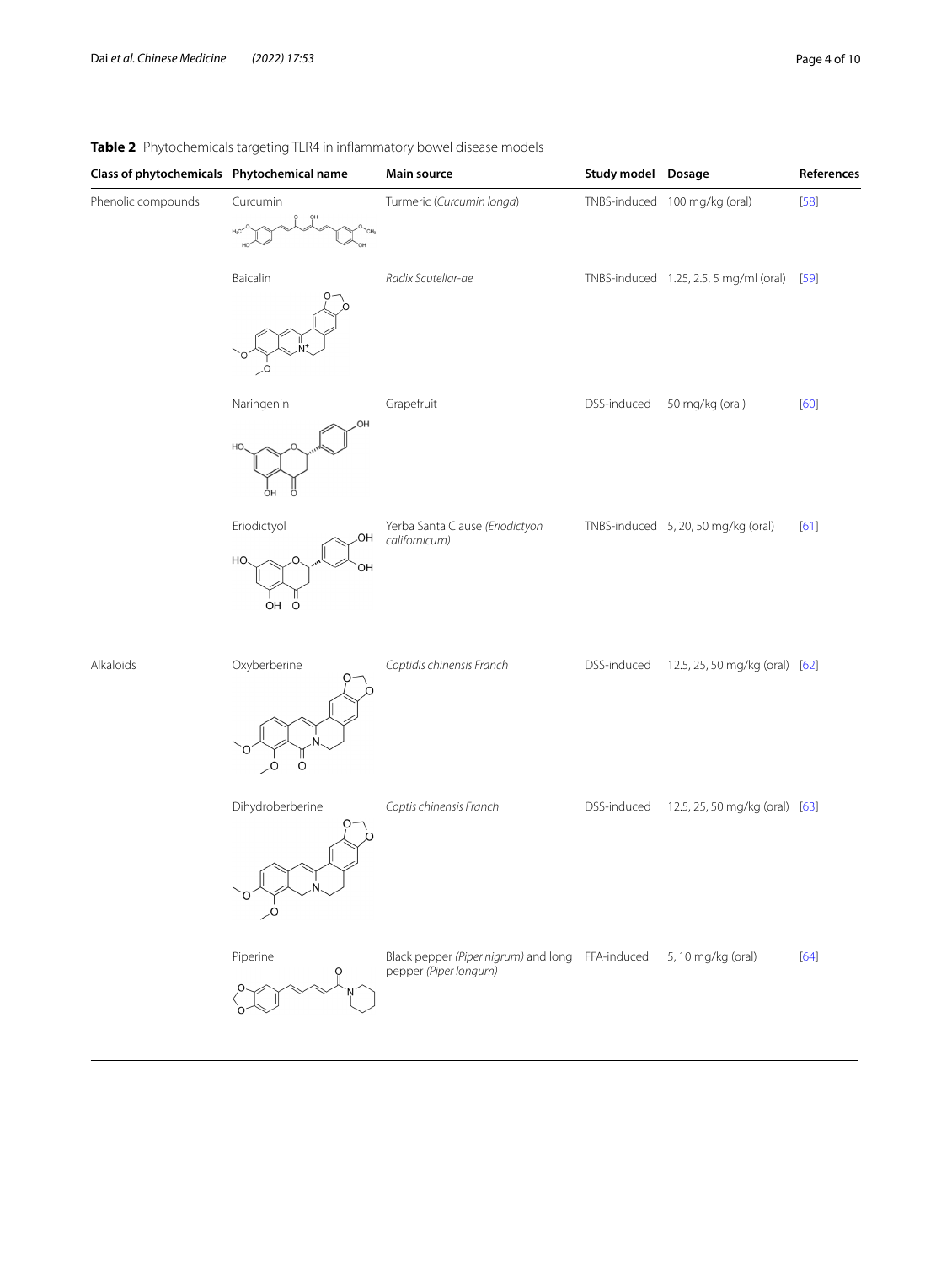| Class of phytochemicals Phytochemical name |                                                                                                 | Main source               | Study model | <b>Dosage</b>                       | References |
|--------------------------------------------|-------------------------------------------------------------------------------------------------|---------------------------|-------------|-------------------------------------|------------|
| Terpenoids                                 | Miltirone                                                                                       | Salvia miltiorrhiza Bunge |             | TNBS-induced 5, 15, 45 mg/kg (oral) | [65]       |
|                                            | Paeoniflorin<br>OH<br>HO<br>OH.<br>HO<br>Ή<br>O<br>HO <sub>3</sub><br>مستران فت<br>$\circ$<br>Н | Paeonia lactiflora Pall   | DSS-induced | 50 mg/kg (oral)                     | [66]       |

to the abnormal expression of TLR4 in intestinal epithelium. Signifcantly increased mRNA and protein expression of TLR4 was reported in the colonic mucosa of patients with UC and CD compared to healthy controls [[56,](#page-8-13) [57\]](#page-8-14), similarly suggesting that TLR4 is involved in IBD. Therefore, targeting and inhibiting TLR4 is effective for the treatment of IBD [\[16](#page-7-15)].

#### **Phytochemicals targeting the TLR4**

Current treatments for IBD can have many side efects, such as fatigue, nausea, abdominal pain, and diarrhoea [[15\]](#page-7-14). Surprisingly, dietary supplements of plant-derived natural compounds are considered to have therapeutic protective and therapeutic efects for IBD [[17](#page-7-16)]. Here, we discuss the present evidence that phytochemicals could induce IBD remission by afecting the TLR4 in animal model systems of IBD (Table [2\)](#page-3-0).

#### **Phenolic compounds**

Phenolics is a group of secondary plant metabolites with several classes, including phenolic acids, favonoids, stilbenes, coumarins, lignins, and tannins [[67\]](#page-8-15). Numerous studies have shown that polyphenols are efective in treating IBD [[68,](#page-8-16) [69](#page-8-17)].

#### *Curcumin*

Curcumin, a plant-derived polyphenolic compound, is naturally present in turmeric (*Curcuma longa*) and is known to exhibit a variety of pharmacological efects including anti-infammatory, and anti-tumorigenic [\[70](#page-8-18)]. Accumulating evidence has revealed that curcumin has anti-infammatory efects against IBD. A study reported that curcumin improves 2,4,6-trinitrobenzene sulfonic acid (TNBS)-induced colitis in rats [[71\]](#page-8-19). To investigate the upstream signaling mechanism of curcumin in experimental colitis in rats, Zhaojing Zeng et al. used experimental colitis induced in rats by intra-rectal instillation of TNBS. They found that the levels of TLR4 and NF-κB were signifcantly upregulated in the infammatory colon. In contrast with the model group, the curcumin remarkably lowered the levels of TLR4 and NF-κB. In addition, curcumin treatment inhibited Myeloperoxidase (MPO) activity. Curcumin targeting TLR4 may be considered as a putative candidate of treatment in IBD [\[58](#page-8-6)].

#### *Baicalin*

Baicalin is a kind of favonoid derived from the roots of traditional Chinese medicine *Scutellariae Radix* [\[72](#page-8-20)], which shows a variety of biological activities such as diminishing infammation, reducing cellular lipid anabolism, as well as inhibiting bacterial and viral infection [[73](#page-8-21), [74\]](#page-8-22). It has been reported that baicalin reduced serum levels of proinfammatory factors IL-1β, IL-6 and CRP [\[75](#page-8-23)]. Baicalin ameliorated TNBS-induced colitis injury by suppressing TLR4 signaling in a concentration-dependent manner, inhibiting NF-κB activation and limiting the infammatory response, such as ICAM-1, MCP-1, Cox-2, TNF- $\alpha$ , IL-1 $\beta$  and IL-6 [[59\]](#page-8-7).

#### *Naringenin*

Naringenin is a citrus favonoid mainly derived from grapefruit, which has been reported to have antioxidant, anti-infammatory properties [\[76](#page-8-24), [77\]](#page-8-25). A recent report showed that the oxidative damage and injury of colon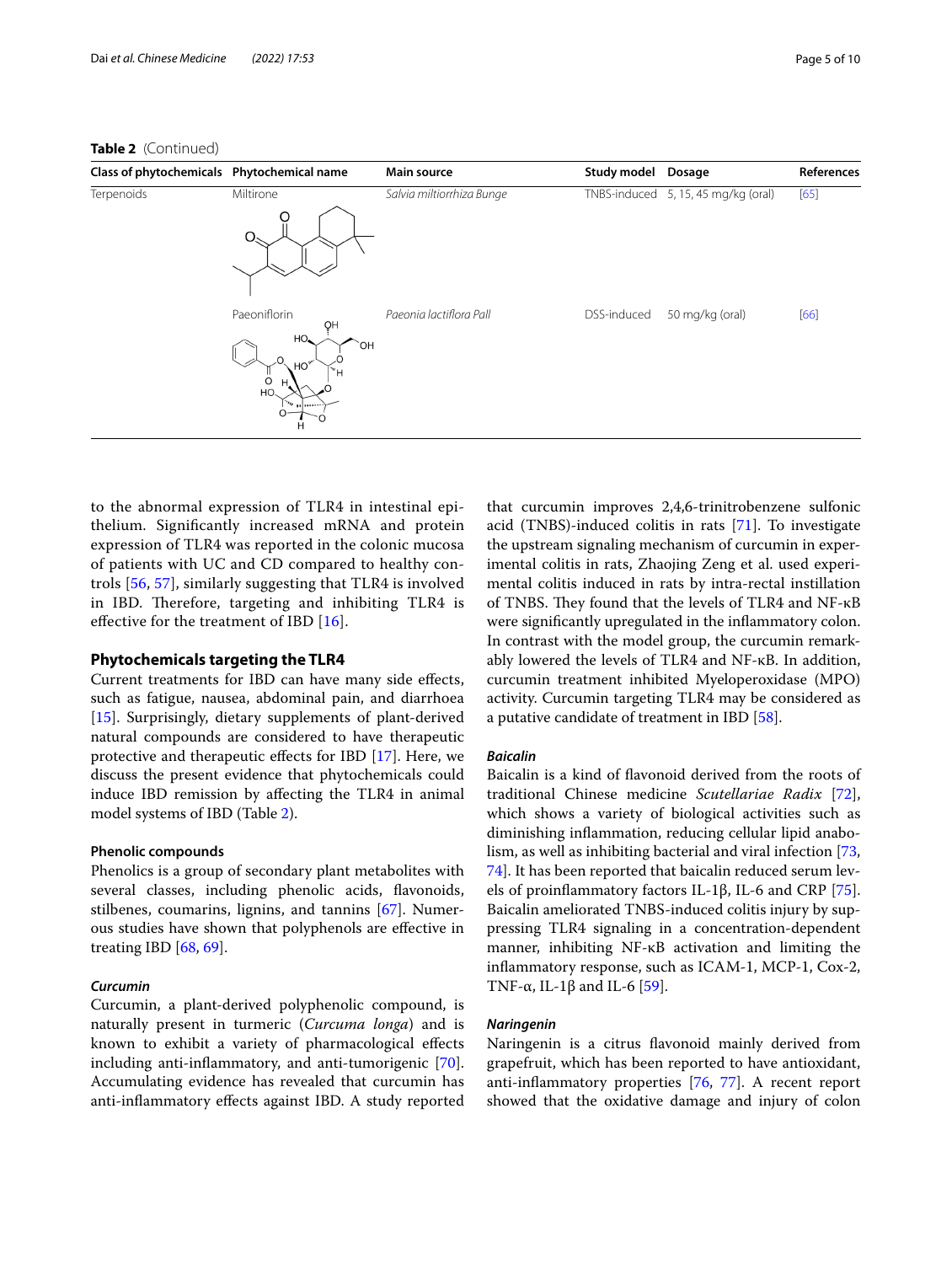tissues in a mice model of acetic acid-induced colitis was ameliorated by naringenin [\[78](#page-8-28)]. It is also reported that naringenin signifcantly improved colitis in a DSSinduced mice colitis model by inhibiting of TLR4 protein and NF-κB activity, downregulating the expression of infammatory mediators (iNOS, ICAM-1, MCP-1 Cox-2, TNF- $\alpha$  and IL-6) and the production of inflammatory cytokines (TNF-α and IL-6) [[60](#page-8-8)].

## *Eriodictyol*

Eriodictyol is a natural favanone mainly isolated from yerba Santa Clause (*Eriodictyon californicum*), a plant local to North America, which has various physiological functions, including anti-infammation, anti-oxidation, analgesic efects, neuroprotective efects, improving diabetes and diabetic complications [[79](#page-8-29)]. It has been reported to alleviate cisplatin-induced kidney injury by inhibiting infammation and oxidative stress [\[80](#page-8-30)]. Recently, a study demonstrated that eriodictyol alleviated TNBS-induced intestinal tissue injury in rats through repressing TLR4/NF-κB signaling pathway and reducing pro-infammatory cytokines levels, such as TNF-α, IL-6, IL-1β, IL-2, and IL-12  $[61]$  $[61]$ .

#### **Alkaloids**

Alkaloids is a large group of chemicals characterized by the presence of nitrogen in their structure, which could not only downregulate infammatory cytokines production, reduce oxidative stress, but also inhibit NF-κB levels [[81\]](#page-8-31). An alkaloid was reported to improve the intestinal structure and barrier function in a DSS-induced colitis model [[82\]](#page-8-32).

#### *Oxyberberine*

Oxyberberine is an oxidized protoberberine alkaloid isolated from the *Coptidis chinensis Franch* [\[62](#page-8-10)]. It has been revealed that oxyberberine has a lot of pharmacological actions including anti-infammatory, anti-tumor and anti-arrhythmic [[83–](#page-8-33)[85](#page-8-34)]. A research reported that oxyberberine alleviated intestinal mucosal infammation and colonic mucosal injury in DSS-induced colitis mice by suppressing the TLR4–MyD88–NF-κB signaling pathway [\[62\]](#page-8-10).

#### *Dihydroberberine*

Dihydroberberine is a natural occurring isoquinoline alkaloid extracted from the *Coptidis chinensis Franch*, which is a hydrogenated derivative of berberine [\[86](#page-8-35)]. Furthermore, numerous studies have shown that it has stronger anti-infammatory, anti-atherosclerotic and hypolipidemic activities than berberine does [[87\]](#page-8-36). It was shown that dihydroberberine treatment observably blocked the TLR4/MyD88/NF-κB signaling pathway by inhibiting the protein expression of TLR4, MyD88 and p-IκBα, which in turn suppressed the infammatory responses and restored gut barrier function. Therefore, dihydroberberine produced a signifcant protective efect on DSS-induced colitis models [[63\]](#page-8-11).

#### *Piperine*

Piper species have multiple effects and have been used in traditional medicine to treat a variety of diseases, such as menstrual pain, sleeping problems, tuberculosis, chronic gut-related pain, respiratory tract infections, and arthritic conditions [\[88](#page-8-37)].

Piperine was the primary lipophilic component extracted from black pepper (*Piper nigrum*) and long pepper (*Piper longum*), which has been reported to be efective against metabolic syndrome and have anti-inflammatory activity [[89\]](#page-8-38). Piperine significantly reduced infammatory mediators in DSS-induced colitis [\[90](#page-8-39)]. According to one research, piperidine not only inhibited the abnormal secretion of pro-infammatory mediators, including NO, cytokine TNF-α, but also reduced free fatty acid (FFA)-induced TLR4-mediated infammation [[64\]](#page-8-12).

#### **Terpenoids**

Terpenoids is a large group of chemicals produced mainly by flowering plants, and to date, about one thousand terpenoids have been isolated [\[91](#page-8-40)]. According to the number of their isoprene units, they are divided into several categories, including hemiterpenoids, monoterpenoids, sesquiterpenoids, etc. [[92\]](#page-8-41). It has been shown that terpenoids ameliorated experimental colitis by reducing colonic injury and infammation and possibly by decreasing permeability [[93\]](#page-8-42).

#### *Miltirone*

Miltirone is one of the bioactive diterpene quinones extracted from *Salvia miltiorrhiza Bunge*. It has been reported to have a wide range of activities such as antioxidant, anti-infammatory efects, etc. [\[94](#page-8-43), [95\]](#page-9-0). Miltirone could signifcantly ameliorate the clinical symptoms of TNBS-induced IBD in mice by reducing the levels of infammatory cytokines, decreasing the protein and mRNA level of IQGAP2, TLR4, MyD88, NF-kB p65. Therefore, the anti-inflammation effect of miltirone in IBD may be related to the TLR4/NF-kB/IQGAP2 signaling pathway [\[65](#page-8-26)].

#### *Paeoniforin*

Paeoniflorin is the main bioactive component of *Paeonia lactifora Pall*, which is a water-soluble monoterpene glycoside [\[96](#page-9-1)]. Paeonia root is one of the famous natural medicines in China, which has been used as medicine in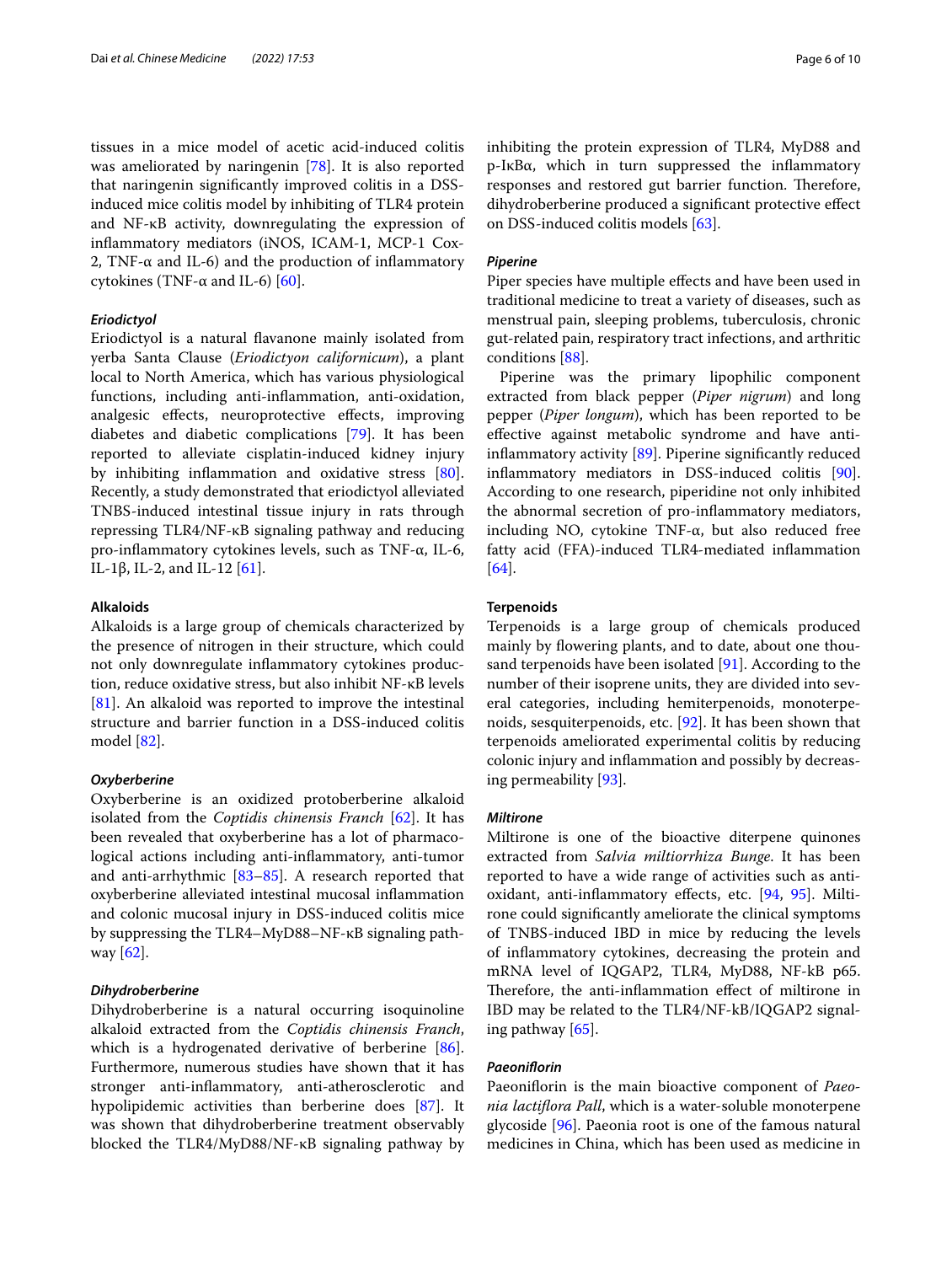traditional Chinese medicine for thousands of years [\[97](#page-9-2)]. Paeoniflorin has been reported to have anti-inflammatory, immunomodulatory, and anti-arthritic efects [\[98](#page-9-3), [99\]](#page-9-4). A recent investigation (article in Chinese) indicated that the symptoms of oxazolone-induced colitis was effectively improved by paeoniflorin [\[100\]](#page-9-5). Paeoniflorin treatment was reported to lead to signifcant improvement of DSS-induced colitis by signifcantly reversing the upregulation of TLR4, decreasing the activity of MPO, reducing the production of infammatory cytokines (TNF-αand IL-6), downregulating infammatory mediators (MCP-1, Cox-2, IFN-γ, TNF-α, IL-6, and IL-17), and limiting the infammatory (histological) response [[66\]](#page-8-27).

#### **Conclusions and perspective**

Today, the incidence of infammatory bowel disease is increasing in Asian countries, including China, with globalization and lifestyle changes, especially dietary habits. Previous studies have identifed that TLR4 signaling pathway plays a key role in the development of IBD. Therefore, targeting the TLR4 signaling pathway for the treatment of IBD is an effective approach. The nucleotide-binding domain and leucine-rich repeat containing (NLR) family is also an important factor to release cytokines and to form the infammasome, which can form multiprotein complexes termed "infammasomes" [[101\]](#page-9-6). Among these inflammasomes, the NLRP3 inflammasome, one of NLRs, has been extensively studied of late [\[102](#page-9-7)]. Recent studies have suggested that NLRP3 governed the productions of pro-infammatory cytokines, and is associated with the pathogenesis of more common infammatory diseases [\[103](#page-9-8)]. TLR4 has been reported to regulate the activation of NF-κB p65, which afects the expression of NLRP3/IL-1β  $[104]$  $[104]$ . Therefore, targeting TLR4 synergistically with NLRP3 is also an efective way to treat IBD. There are many synthetic drugs being used to treat IBD, but the problem with these drugs is that they have many side efects. However, phytochemicals have been reported to have signifcant advantages in the treatment of IBD with few negative outcomes. Therefore, it is prudent to consider phytochemicals that modulate TLR4 signaling pathway as potential candidates for IBD treatment, but there are still challenges in bioavailability and delivery. Specifcally, this review has focused on phytochemicals that inhibit TLR4 signaling pathway and ameliorate IBD symptoms in vivo in animal model systems. Unfortunately, to date, few clinical trials have been conducted targeting IBD pathobiology by TLR4 modulators. This raises the importance of further experiments and clinical trials focusing on IBD therapy through TLR4-modulating agents. In the future, numerous clinical studies are needed to validate the benefcial efects of phytochemicals targeting TLR4 in the treatment of

IBD and to develop new drugs. In the current context of global environmental change, and with biodiversity declining signifcantly, conserving medicinal plants for treating human illness and maintaining the integrity of the associated local ecological knowledge were recognized as an important component of the Sustainable Development Goal [\[105\]](#page-9-10). However, the decline in plant and animal species and the global reduction in the area of nature reserves are challenges afecting biodiversity. Therefore, increasing international cooperation is needed to protect biodiversity.

#### **Abbreviations**

BCG: Bacillus Calmette–Guerin; CD: Crohn's disease; CD14: Cluster of diferentiation 14; COVID-19: Corona Virus Disease 2019; Cox-2: Cyclo-oxygenase-2; CRP: C-reaction protein; DAMPs: Damage-associated molecular patterns; DSS: Dextran sulphate sodium; FDA: U.S. Food and Drug Administration; FFA: Free fatty acid; HPV: Human papillomavirus; IBD: Infammatory bowel disease; ICAM-1: Intercellular adhesion molecule-1; IFN-γ: Interferon-γ; IL: Interleukin; iNOS: Inducible nitric oxide synthase; IQGAP2: IQ-domain GTPase-activating protein 2; IRAK4: IL-1R-associated kinase 4; IROs: Immunoregulatory oligonucleotides; IκB: IkappaB; LPS: Lipopolysaccharide; LRR: Leucine-rich repeat; MAPK: Mitogen-activated protein kinase; MCP-1: Monocyte chemoattractant protein-1; MD-2: Myeloid diferentiation factor 2; MPLA: Monophosphoryl lipid A; MPO: Myeloperoxidase; mRNA: Messenger RNA; MyD88: Myeloid differentiation 88; NF-κB: Nuclear factor-kappaB; NLRs: NOD-like receptors; NO: Nitric oxide; PAMPs: Pathogen-associated molecular patterns; PPRs: Pathogen pattern recognition molecules; PRR: Primary pattern recognition receptor; TIR: Toll/interleukin-1 receptor; TLR4: Toll-like receptor 4; TLRs: Toll-like receptors; TNBS: 2,4,6-Trinitrobenzene sulfonic acid; TNF-α: Tumor necrosis factor-α; TRAF6: TNF receptor-associated factor 6; UC: Ulcerative colitis.

#### **Acknowledgements**

The authors would like to thank the reviewers and also the authors of all references.

#### **Author contributions**

WD and LH conducted the analytical part, wrote the manuscript. WQ downloaded the reference and processed the graph and the table in the manuscript. SL and HX conceived and coordinated the study. All authors read and approved the fnal manuscript.

#### **Funding**

This study was supported by the Luzhou People's Government-Southwest Medical University Science and Technology Strategic Cooperation Climbing Plan (No. 2021LZXNYD-D14).

#### **Availability of data and materials**

All data are available in the manuscript and they are showed in fgures and tables.

#### **Declarations**

**Ethics approval and consent to participate** Not applicable.

## **Consent for publication**

Not applicable.

#### **Competing interests**

The authors declare that they have no confict of interest.

Received: 9 January 2022 Accepted: 14 April 2022Published online: 28 April 2022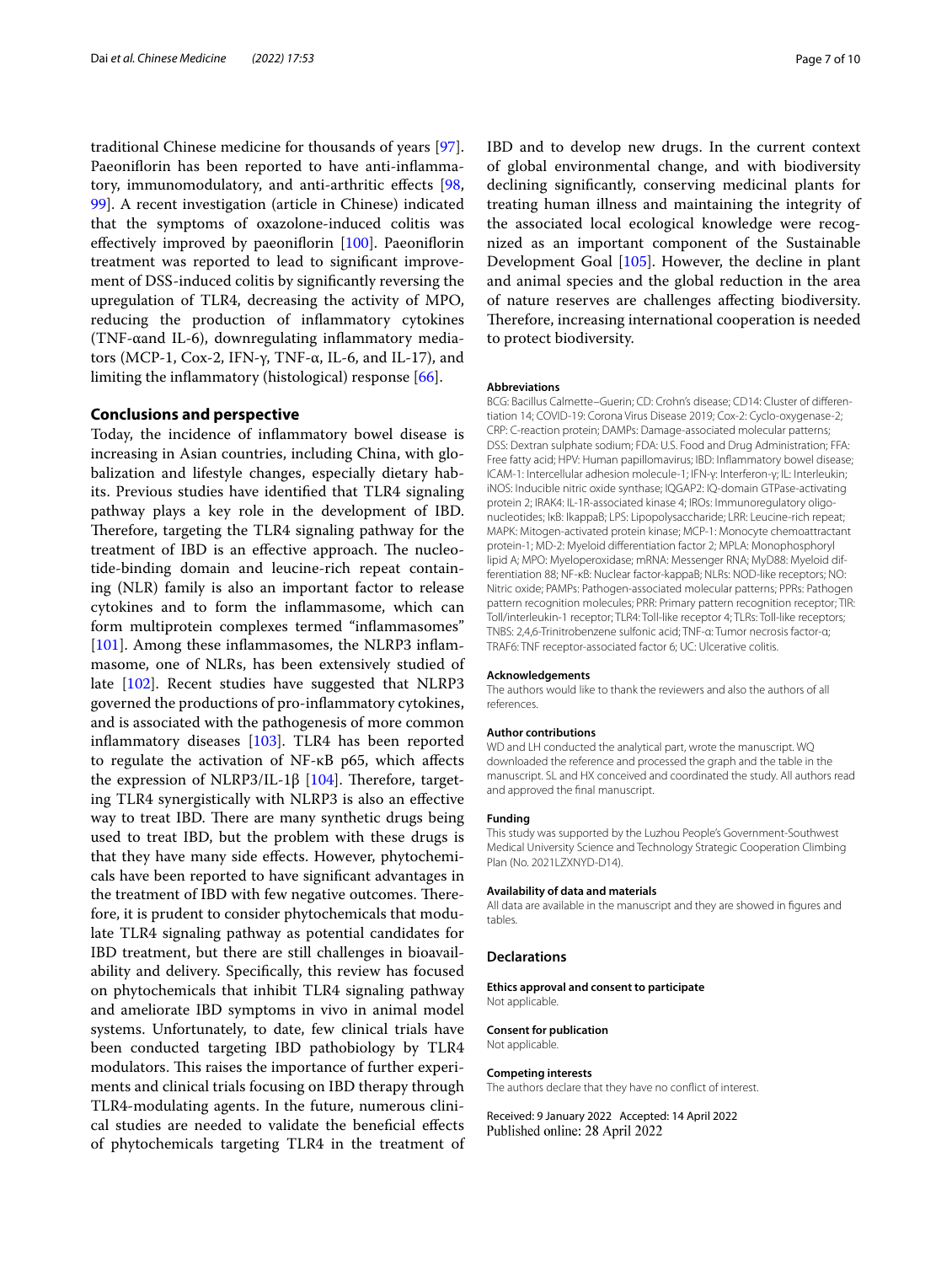- <span id="page-7-0"></span>1. Veeresham C. Natural products derived from plants as a source of drugs. J Adv Pharm Technol Res. 2012;3(4):200–1.
- <span id="page-7-1"></span>2. Xu C. Trends in phytochemical research. J Food Biochem. 2019;43(6):e12913.
- <span id="page-7-2"></span>3. Molyneux RJ, Lee ST, Gardner DR, Panter KE, James LF. Phytochemicals: the good, the bad and the ugly? Phytochemistry. 2007;68(22–24):2973–85.
- <span id="page-7-3"></span>4. Fridlender M, Kapulnik Y, Koltai H. Plant derived substances with anticancer activity: from folklore to practice. Front Plant Sci. 2015;6:799.
- <span id="page-7-4"></span>5. Bellik Y, Boukraâ L, Alzahrani HA, Bakhotmah BA, Abdellah F, Hammoudi SM, et al. Molecular mechanism underlying anti-infammatory and anti-allergic activities of phytochemicals: an update. Molecules. 2012;18(1):322–53.
- <span id="page-7-5"></span>6. Rosen MJ, Dhawan A, Saeed SA. Infammatory bowel disease in children and adolescents. JAMA Pediatr. 2015;169(11):1053–60.
- <span id="page-7-6"></span>7. Verstockt B, Ferrante M, Vermeire S, Van Assche G. New treatment options for infammatory bowel diseases. J Gastroenterol. 2018;53(5):585–90.
- <span id="page-7-7"></span>8. Hossen I, Hua W, Ting L, Mehmood A, Jingyi S, Duoxia X, et al. Phytochemicals and infammatory bowel disease: a review. Crit Rev Food Sci Nutr. 2020;60(8):1321–45.
- <span id="page-7-8"></span>9. Zhu F, Du B, Xu B. Anti-infammatory efects of phytochemicals from fruits, vegetables, and food legumes: a review. Crit Rev Food Sci Nutr. 2018;58(8):1260–70.
- <span id="page-7-9"></span>Hnatyszyn A, Hryhorowicz S, Kaczmarek-Ryś M, Lis E, Słomski R, Scott RJ, et al. Colorectal carcinoma in the course of infammatory bowel diseases. Hered Cancer Clin Pract. 2019;17:18.
- <span id="page-7-10"></span>11. Kalla R, Ventham NT, Satsangi J, Arnott ID. Crohn's disease. BMJ. 2014;349:g6670.
- <span id="page-7-11"></span>12. Tatiya-Aphiradee N, Chatuphonprasert W, Jarukamjorn K. Immune response and infammatory pathway of ulcerative colitis. J Basic Clin Physiol Pharmacol. 2018;30(1):1–10.
- <span id="page-7-12"></span>13. Lu Y, Li X, Liu S, Zhang Y, Zhang D. Toll-like receptors and infammatory bowel disease. Front Immunol. 2018;9:72.
- <span id="page-7-13"></span>14. Dejban P, Nikravangolsefd N, Chamanara M, Dehpour A, Rashidian A. The role of medicinal products in the treatment of infammatory bowel diseases (IBD) through inhibition of TLR4/NF-kappaB pathway. Phytother Res. 2021;35(2):835–45.
- <span id="page-7-14"></span>15. Rogler G. Gastrointestinal and liver adverse efects of drugs used for treating IBD. Best Pract Res Clin Gastroenterol. 2010;24(2):157–65.
- <span id="page-7-15"></span>16. Tam JSY, Coller JK, Hughes PA, Prestidge CA, Bowen JM. Toll-like receptor 4 (TLR4) antagonists as potential therapeutics for intestinal infammation. Indian J Gastroenterol. 2021;40(1):5–21.
- <span id="page-7-16"></span>17. Farzaei MH, Bahramsoltani R, Abdolghaffari AH, Sodagari HR, Esfahani SA, Rezaei N. A mechanistic review on plant-derived natural compounds as dietary supplements for prevention of infammatory bowel disease. Expert Rev Gastroenterol Hepatol. 2016;10(6):745–58.
- <span id="page-7-17"></span>18. Molteni M, Bosi A, Rossetti C. Natural products with toll-like receptor 4 antagonist activity. Int J Infamm. 2018;2018:2859135.
- <span id="page-7-18"></span>19. Mokhtari Y, Pourbagheri-Sigaroodi A, Zafari P, Bagheri N, Ghafari SH, Bashash D. Toll-like receptors (TLRs): an old family of immune receptors with a new face in cancer pathogenesis. J Cell Mol Med. 2021;25(2):639–51.
- <span id="page-7-19"></span>20. Kashani B, Zandi Z, Pourbagheri-Sigaroodi A, Bashash D, Ghafari SH. The role of toll-like receptor 4 (TLR4) in cancer progression: a possible therapeutic target? J Cell Physiol. 2021;236(6):4121–37.
- <span id="page-7-20"></span>21. Ciesielska A, Matyjek M, Kwiatkowska K. TLR4 and CD14 trafficking and its infuence on LPS-induced pro-infammatory signaling. Cell Mol Life Sci. 2021;78(4):1233–61.
- <span id="page-7-21"></span>22. Botos I, Segal DM, Davies DR. The structural biology of Toll-like receptors. Structure. 2011;19(4):447–59.
- <span id="page-7-22"></span>23. Krishnan J, Selvarajoo K, Tsuchiya M, Lee G, Choi S. Toll-like receptor signal transduction. Exp Mol Med. 2007;39(4):421–38.
- <span id="page-7-23"></span>24. Newton K, Dixit VM. Signaling in innate immunity and infammation. Cold Spring Harb Perspect Biol. 2012;4(3):a006049.
- <span id="page-7-24"></span>25. McClure R, Massari P. TLR-dependent human mucosal epithelial cell responses to microbial pathogens. Front Immunol. 2014;5:386.
- <span id="page-7-25"></span>26. da Silva Correia J, Soldau K, Christen U, Tobias PS, Ulevitch RJ. Lipopolysaccharide is in close proximity to each of the proteins in its

membrane receptor complex transfer from CD14 to TLR4 and MD-2. J Biol Chem. 2001;276(24):21129–35.

- <span id="page-7-26"></span>27. Akira S, Takeda K, Kaisho T. Toll-like receptors: critical proteins linking innate and acquired immunity. Nat Immunol. 2001;2(8):675–80.
- <span id="page-7-27"></span>28. Kordjazy N, Haj-Mirzaian A, Haj-Mirzaian A, Rohani MM, Gelfand EW, Rezaei N, et al. Role of toll-like receptors in infammatory bowel disease. Pharmacol Res. 2018;129:204–15.
- <span id="page-7-28"></span>29. Patra MC, Choi S. Recent progress in the development of Toll-like receptor (TLR) antagonists. Expert Opin Ther Pat. 2016;26(6):719–30.
- <span id="page-7-29"></span>30. Rezaei N. Therapeutic targeting of pattern-recognition receptors. Int Immunopharmacol. 2006;6(6):863–9.
- <span id="page-7-30"></span>31. Kanzler H, Barrat FJ, Hessel EM, Cofman RL. Therapeutic targeting of innate immunity with Toll-like receptor agonists and antagonists. Nat Med. 2007;13(5):552–9.
- <span id="page-7-31"></span>32. Makkouk A, Abdelnoor AM. The potential use of Toll-like receptor (TLR) agonists and antagonists as prophylactic and/or therapeutic agents. Immunopharmacol Immunotoxicol. 2009;31(3):331–8.
- <span id="page-7-32"></span>33. Mifsud EJ, Tan AC, Jackson DC. TLR agonists as modulators of the innate immune response and their potential as agents against infectious disease. Front Immunol. 2014;5:79.
- <span id="page-7-33"></span>34. Hernandez A, Patil NK, Stothers CL, Luan L, McBride MA, Owen AM, et al. Immunobiology and application of toll-like receptor 4 agonists to augment host resistance to infection. Pharmacol Res. 2019;150:104502.
- <span id="page-7-34"></span>35. Murphey ED, Fang G, Sherwood ER. Endotoxin pretreatment improves bacterial clearance and decreases mortality in mice challenged with *Staphylococcus aureus*. Shock. 2008;29(4):512–8.
- <span id="page-7-38"></span>36. Simons MP, O'Donnell MA, Grifth TS. Role of neutrophils in BCG immunotherapy for bladder cancer. Urol Oncol. 2008;26(4):341–5.
- <span id="page-7-39"></span>37. Strayer DR, Carter WA, Stouch BC, Stevens SR, Bateman L, Cimoch PJ, et al. A double-blind, placebo-controlled, randomized, clinical trial of the TLR-3 agonist rintatolimod in severe cases of chronic fatigue syndrome. PLoS ONE. 2012;7(3):e31334.
- <span id="page-7-40"></span>38. Kashani B, Zandi Z, Karimzadeh MR, Bashash D, Nasrollahzadeh A, Ghafari SH. Blockade of TLR4 using TAK-242 (resatorvid) enhances anti-cancer efects of chemotherapeutic agents: a novel synergistic approach for breast and ovarian cancers. Immunol Res. 2019;67(6):505–16.
- <span id="page-7-41"></span>39. McKeage K, Romanowski B. AS04-adjuvanted human papillomavirus (HPV) types 16 and 18 vaccine (Cervarix®): a review of its use in the prevention of premalignant cervical lesions and cervical cancer causally related to certain oncogenic HPV types. Drugs. 2011;71(4):465–88.
- <span id="page-7-42"></span>Bonam SR, Partidos CD, Halmuthur SKM, Muller S. An overview of novel adjuvants designed for improving vaccine efficacy. Trends Pharmacol Sci. 2017;38(9):771–93.
- <span id="page-7-43"></span>41. Keshavarz A, Pourbagheri-Sigaroodi A, Zafari P, Bagheri N, Ghafari SH, Bashash D. Toll-like receptors (TLRs) in cancer; with an extensive focus on TLR agonists and antagonists. IUBMB Life. 2021;73(1):10–25.
- <span id="page-7-44"></span>42. Miller RL, Gerster JF, Owens ML, Slade HB, Tomai MA. Imiquimod applied topically: a novel immune response modifer and new class of drug. Int J Immunopharmacol. 1999;21(1):1–14.
- <span id="page-7-45"></span>43. Poulas K, Farsalinos K, Zanidis C. Activation of TLR7 and innate immunity as an efficient method against COVID-19 pandemic: imiguimod as a potential therapy. Front Immunol. 2020;11:1373.
- <span id="page-7-46"></span>44. Kandimalla ER, Bhagat L, Wang D, Yu D, Sullivan T, La Monica N, et al. Design, synthesis and biological evaluation of novel antagonist compounds of Toll-like receptors 7, 8 and 9. Nucleic Acids Res. 2013;41(6):3947–61.
- <span id="page-7-35"></span>45. Akira S. Innate immunity and adjuvants. Philos Trans R Soc Lond B Biol Sci. 2011;366(1579):2748–55.
- <span id="page-7-36"></span>46. Li TT, Ogino S, Qian ZR. Toll-like receptor signaling in colorectal cancer: carcinogenesis to cancer therapy. World J Gastroenterol. 2014;20(47):17699–708.
- <span id="page-7-37"></span>47. Takahashi K, Sugi Y, Hosono A, Kaminogawa S. Epigenetic regulation of TLR4 gene expression in intestinal epithelial cells for the maintenance of intestinal homeostasis. J Immunol. 2009;183(10):6522–9.
- Garcia MM, Goicoechea C, Molina-Álvarez M, Pascual D. Toll-like receptor 4: a promising crossroads in the diagnosis and treatment of several pathologies. Eur J Pharmacol. 2020;874:172975.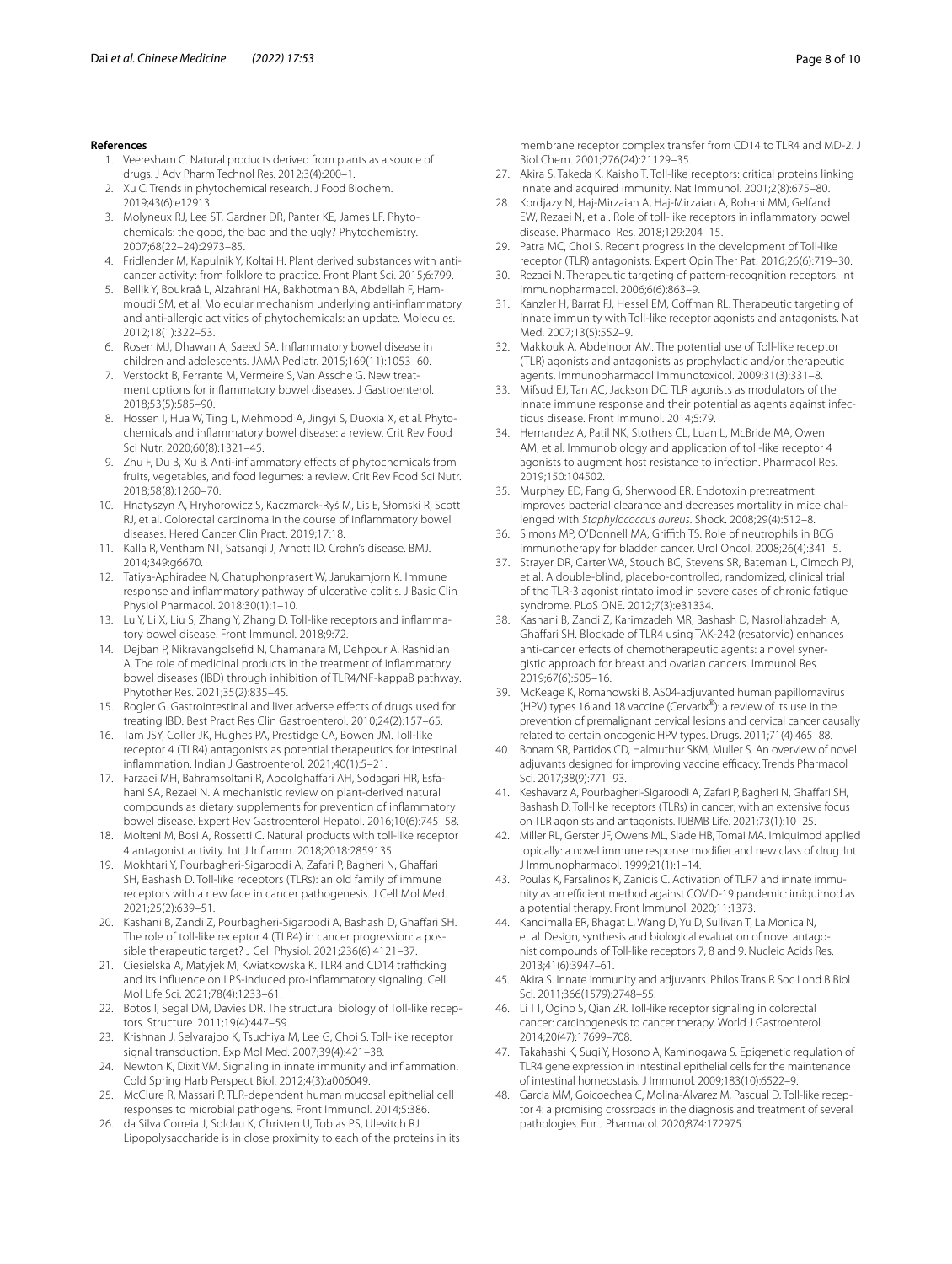- <span id="page-8-0"></span>49. Liu L, Li YH, Niu YB, Sun Y, Guo ZJ, Li Q, et al. An apple oligogalactan prevents against infammation and carcinogenesis by targeting LPS/TLR4/ NF-κB pathway in a mouse model of colitis-associated colon cancer. Carcinogenesis. 2010;31(10):1822–32.
- <span id="page-8-1"></span>50. Pandey N, Chauhan A, Jain N. TLR4 polymorphisms and expression in solid cancers. Mol Diagn Ther. 2018;22(6):683–702.
- <span id="page-8-2"></span>51. Chow JC, Young DW, Golenbock DT, Christ WJ, Gusovsky F. Toll-like receptor-4 mediates lipopolysaccharide-induced signal transduction. J Biol Chem. 1999;274(16):10689–92.
- 52. Poltorak A, He X, Smirnova I, Liu MY, Van Hufel C, Du X, et al. Defective LPS signaling in C3H/HeJ and C57BL/10ScCr mice: mutations in Tlr4 gene. Science. 1998;282(5396):2085–8.
- <span id="page-8-3"></span>53. Miggin SM, O'Neill LA. New insights into the regulation of TLR signaling. J Leukoc Biol. 2006;80(2):220–6.
- <span id="page-8-4"></span>54. Duchmann R, Kaiser I, Hermann E, Mayet W, Ewe K, Meyer zum Büschenfelde KH. Tolerance exists towards resident intestinal flora but is broken in active infammatory bowel disease (IBD). Clin Exp Immunol. 1995;102(3):448–55.
- <span id="page-8-5"></span>55. Lange S, Delbro DS, Jennische E, Mattsby-Baltzer I. The role of the Lps gene in experimental ulcerative colitis in mice. APMIS. 1996;104(11):823–33.
- <span id="page-8-13"></span>56. Brown M, Hughes KR, Moossavi S, Robins A, Mahida YR. Toll-like receptor expression in crypt epithelial cells, putative stem cells and intestinal myofbroblasts isolated from controls and patients with infammatory bowel disease. Clin Exp Immunol. 2014;178(1):28–39.
- <span id="page-8-14"></span>57. Belmonte L, Beutheu Youmba S, Bertiaux-Vandaële N, Antonietti M, Lecleire S, Zalar A, et al. Role of toll like receptors in irritable bowel syndrome: diferential mucosal immune activation according to the disease subtype. PLoS ONE. 2012;7(8):e42777.
- <span id="page-8-6"></span>58. Zeng Z, Zhan L, Liao H, Chen L, Lv X. Curcumin improves TNBS-induced colitis in rats by inhibiting IL-27 expression via the TLR4/NF-κB signaling pathway. Planta Med. 2013;79(2):102–9.
- <span id="page-8-7"></span>59. Cui L, Feng L, Zhang ZH, Jia XB. The anti-infammation efect of baicalin on experimental colitis through inhibiting TLR4/NF-κB pathway activation. Int Immunopharmacol. 2014;23(1):294–303.
- <span id="page-8-8"></span>60. Dou W, Zhang J, Sun A, Zhang E, Ding L, Mukherjee S, et al. Protective efect of naringenin against experimental colitis via suppression of Tolllike receptor 4/NF-κB signalling. Br J Nutr. 2013;110(4):599–608.
- <span id="page-8-9"></span>61. Hu LH, Liu JY, Yin JB. Eriodictyol attenuates TNBS-induced ulcerative colitis through repressing TLR4/NF-kB signaling pathway in rats. Kaohsiung J Med Sci. 2021;37(9):812–8.
- <span id="page-8-10"></span>62. Li C, Ai G, Wang Y, Lu Q, Luo C, Tan L, et al. Oxyberberine, a novel gut microbiota-mediated metabolite of berberine, possesses superior anticolitis efect: impact on intestinal epithelial barrier, gut microbiota profle and TLR4-MyD88-NF-κB pathway. Pharmacol Res. 2020;152:104603.
- <span id="page-8-11"></span>63. Li C, Dong N, Wu B, Mo Z, Xie J, Lu Q. Dihydroberberine, an isoquinoline alkaloid, exhibits protective effect against dextran sulfate sodiuminduced ulcerative colitis in mice. Phytomedicine. 2021;90:153631.
- <span id="page-8-12"></span>64. Gupta RA, Motiwala MN, Dumore NG, Danao KR, Ganjare AB. Efect of piperine on inhibition of FFA induced TLR4 mediated infammation and amelioration of acetic acid induced ulcerative colitis in mice. J Ethnopharmacol. 2015;164:239–46.
- <span id="page-8-26"></span>65. Wang H, Gu J, Hou X, Chen J, Yang N, Liu Y, et al. Anti-infammatory efect of miltirone on infammatory bowel disease via TLR4/NF-κB/ IQGAP2 signaling pathway. Biomed Pharmacother. 2017;85:531–40.
- <span id="page-8-27"></span>66. Zhang J, Dou W, Zhang E, Sun A, Ding L, Wei X, et al. Paeoniforin abrogates DSS-induced colitis via a TLR4-dependent pathway. Am J Physiol Gastrointest Liver Physiol. 2014;306(1):G27-36.
- <span id="page-8-15"></span>67. Shahidi F, Yeo J. Bioactivities of phenolics by focusing on suppression of chronic diseases: a review. Int J Mol Sci. 2018;19(6):1573.
- <span id="page-8-16"></span>68. Shapiro H, Singer P, Halpern Z, Bruck R. Polyphenols in the treatment of infammatory bowel disease and acute pancreatitis. Gut. 2007;56(3):426–35.
- <span id="page-8-17"></span>69. Romier B, Schneider YJ, Larondelle Y, During A. Dietary polyphenols can modulate the intestinal infammatory response. Nutr Rev. 2009;67(7):363–78.
- <span id="page-8-18"></span>70. Duvoix A, Blasius R, Delhalle S, Schnekenburger M, Morceau F, Henry E, et al. Chemopreventive and therapeutic efects of curcumin. Cancer Lett. 2005;223(2):181–90.
- <span id="page-8-19"></span>71. Lubbad A, Oriowo MA, Khan I. Curcumin attenuates infammation through inhibition of TLR-4 receptor in experimental colitis. Mol Cell Biochem. 2009;322(1–2):127–35.
- <span id="page-8-20"></span>72. Wang PQ, Liu Q, Xu WJ, Yu YN, Zhang YY, Li B, et al. Pure mechanistic analysis of additive neuroprotective efects between baicalin and jasminoidin in ischemic stroke mice. Acta Pharmacol Sin. 2018;39(6):961–74.
- <span id="page-8-21"></span>73. Wang CZ, He H, Wang X, Yuan CS. Trends in scientifc publications of Chinese medicine. Am J Chin Med. 2012;40(6):1099–108.
- <span id="page-8-22"></span>74. Hang Y, Qin X, Ren T, Cao J. Baicalin reduces blood lipids and infammation in patients with coronary artery disease and rheumatoid arthritis: a randomized, double-blind, placebo-controlled trial. Lipids Health Dis. 2018;17(1):146.
- <span id="page-8-23"></span>75. Wu T, Weng Z, Xu J, Wen G, Yu Y, Chai Y. Baicalin alleviates osteomyelitis by regulating TLR2 in the murine model. Pathog Dis. 2018;76(2):flx123.
- <span id="page-8-24"></span>76. Zaidun NH, Thent ZC, Latif AA. Combating oxidative stress disorders with citrus favonoid: Naringenin. Life Sci. 2018;208:111–22.
- <span id="page-8-25"></span>77. Wang Q, Ou Y, Hu G, Wen C, Yue S, Chen C, et al. Naringenin attenuates non-alcoholic fatty liver disease by down-regulating the NLRP3/NF-κB pathway in mice. Br J Pharmacol. 2020;177(8):1806–21.
- <span id="page-8-28"></span>78. Al-Rejaie SS, Abuohashish HM, Al-Enazi MM, Al-Assaf AH, Parmar MY, Ahmed MM. Protective efect of naringenin on acetic acid-induced ulcerative colitis in rats. World J Gastroenterol. 2013;19(34):5633–44.
- <span id="page-8-29"></span>79. Kwon EY, Choi MS. Dietary eriodictyol alleviates adiposity, hepatic steatosis, insulin resistance, and infammation in diet-induced obese mice. Int J Mol Sci. 2019;20(5):1227.
- <span id="page-8-30"></span>80. Hu Q, Zhang DD, Wang L, Lou H, Ren D. Eriodictyol-7-*O*-glucoside, a novel Nrf2 activator, confers protection against cisplatin-induced toxicity. Food Chem Toxicol. 2012;50(6):1927–32.
- <span id="page-8-31"></span>81. Cushnie TP, Cushnie B, Lamb AJ. Alkaloids: an overview of their antibacterial, antibiotic-enhancing and antivirulence activities. Int J Antimicrob Agents. 2014;44(5):377–86.
- <span id="page-8-32"></span>82. Zhao WC, Song LJ, Deng HZ. Effect of sophoridine on dextran sulfate sodium-induced colitis in C57BL/6 mice. J Asian Nat Prod Res. 2010;12(11):925–33.
- <span id="page-8-33"></span>83. Li CL, Tan LH, Wang YF, Luo CD, Chen HB, Lu Q, et al. Comparison of anti-infammatory efects of berberine, and its natural oxidative and reduced derivatives from Rhizoma Coptidis in vitro and in vivo. Phytomedicine. 2019;52:272–83.
- 84. Chi JF, Chu SH, Lee CS, Chou NK, Su MJ. Mechanical and electrophysiological efects of 8-oxoberberine (JKL1073A) on atrial tissue. Br J Pharmacol. 1996;118(3):503–12.
- <span id="page-8-34"></span>85. Singh S, Verma M, Malhotra M, Prakash S, Singh TD. Cytotoxicity of alkaloids isolated from Argemone mexicana on SW480 human colon cancer cell line. Pharm Biol. 2016;54(4):740–5.
- <span id="page-8-35"></span>86. Jin Y, Khadka DB, Cho WJ. Pharmacological effects of berberine and its derivatives: a patent update. Expert Opin Ther Pat. 2016;26(2):229–43.
- <span id="page-8-36"></span>Chen J, Cao J, Fang L, Liu B, Zhou Q, Sun Y, et al. Berberine derivatives reduce atherosclerotic plaque size and vulnerability in apoE(-/-) mice. J Transl Med. 2014;12:326.
- <span id="page-8-37"></span>88. Kim HG, Han EH, Jang WS, Choi JH, Khanal T, Park BH, et al. Piperine inhibits PMA-induced cyclooxygenase-2 expression through downregulating NF-κB, C/EBP and AP-1 signaling pathways in murine macrophages. Food Chem Toxicol. 2012;50(7):2342–8.
- <span id="page-8-38"></span>89. Diwan V, Poudyal H, Brown L. Piperine attenuates cardiovascular, liver and metabolic changes in high carbohydrate, high fat-fed rats. Cell Biochem Biophys. 2013;67(2):297–304.
- <span id="page-8-39"></span>Hu D, Wang Y, Chen Z, Ma Z, You Q, Zhang X, et al. The protective effect of piperine on dextran sulfate sodium induced infammatory bowel disease and its relation with pregnane X receptor activation. J Ethnopharmacol. 2015;169:109–23.
- <span id="page-8-40"></span>91. Pichersky E, Raguso RA. Why do plants produce so many terpenoid compounds? New Phytol. 2018;220(3):692–702.
- <span id="page-8-41"></span>92. El-Baba C, Baassiri A, Kiriako G, Dia B, Fadlallah S, Moodad S, et al. Terpenoids' anti-cancer efects: focus on autophagy. Apoptosis. 2021;26(9–10):491–511.
- <span id="page-8-42"></span>93. Kazi HA, Qian Z. Crocetin reduces TNBS-induced experimental colitis in mice by downregulation of NFkB. Saudi J Gastroenterol. 2009;15(3):181–7.
- <span id="page-8-43"></span>94. Wang X, Morris-Natschke SL, Lee KH. New developments in the chemistry and biology of the bioactive constituents of Tanshen. Med Res Rev. 2007;27(1):133–48.